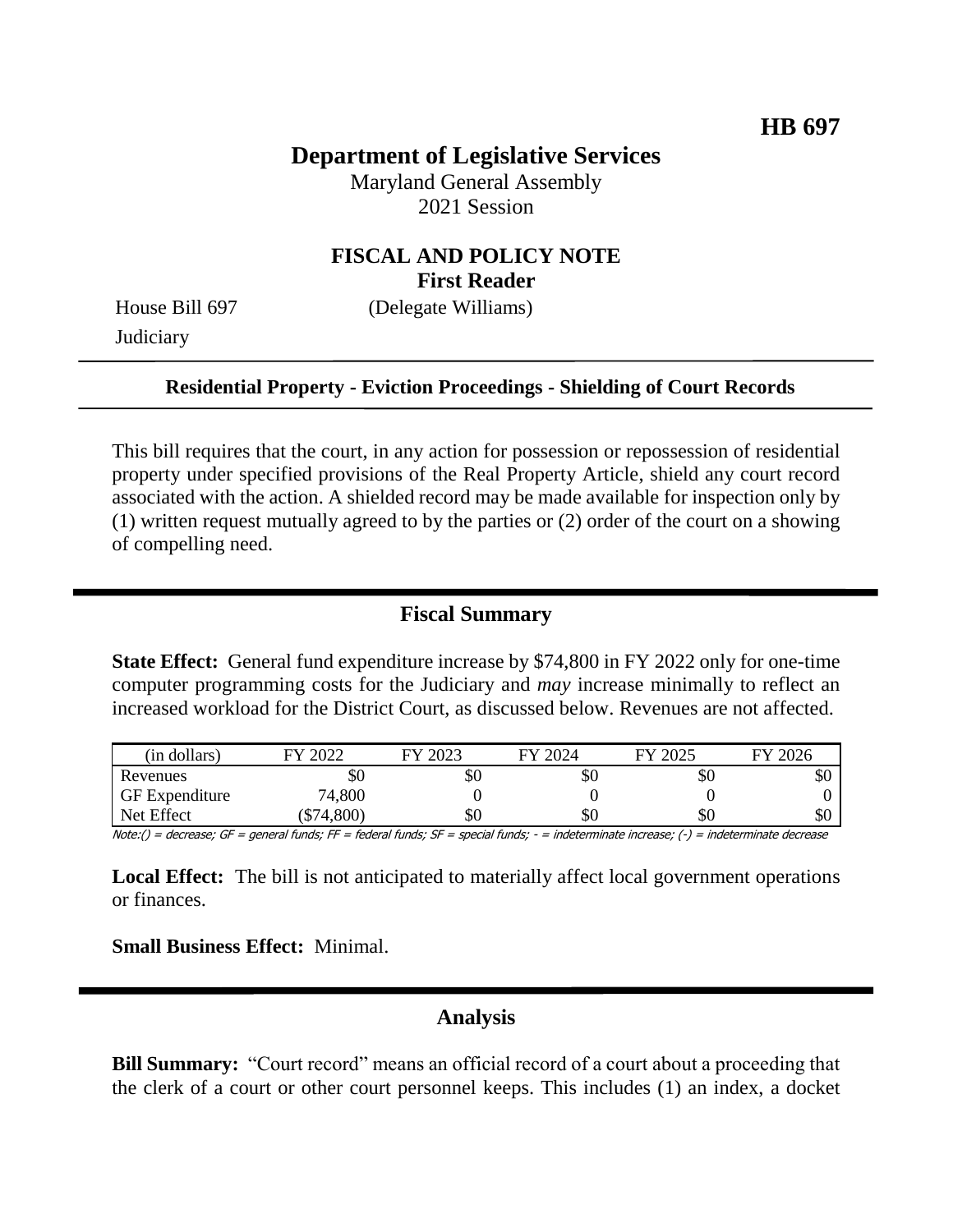entry, a petition, a memorandum, a transcription of proceedings, an electronic recording, an order, and a judgment and (2) any electronic information about the proceeding on the website maintained by the Maryland Judiciary.

"Shield" means to remove information from public inspection, as specified.

The bill's provisions are applicable to landlord-tenant actions brought under Title 8, Subtitle 4 of the Real Property Article (*e.g.,* failure to pay rent, tenant holding over, and breach of lease), specified actions pertaining to the nonpayment of ground rent, and actions for the repossession of a mobile home premises.

If a court issues a warrant of restitution or warrant of possession to a party in an action, the court must cease shielding the records associated with the action unless, no more than five days after the issuance of a warrant, the parties submit to the court a written statement expressing mutual agreement to the continued shielding of the court records. Upon receipt of a statement expressing mutual agreement to the shielding of the court records, the court must continue to shield all court records associated with the action.

The bill also requires a summons issued in an applicable action to contain a specified statement regarding the shielding of records.

**Current Law:** In general, a landlord seeking to evict a tenant from rental property initiates the process by filing the appropriate action (*e.g.,* failure to pay rent, breach of lease, *etc.*) in the District Court. If awarded a judgment by the court, the landlord files a warrant of restitution, which, once reviewed and signed by the court, authorizes an eviction. The warrants of restitution are forwarded to the local sheriff's office, who is then authorized to carry out the evictions. Statute sets forth numerous specific requirements for such actions, including those related to written notice prior to filing certain actions.

In failure to pay rent actions, if judgment is in favor of the landlord and the tenant does not return the premises to the landlord or otherwise satisfy the judgment by paying the applicable rent and late fees within 4 days, as specified, the court must, at any time after 4 days have elapsed, issue a warrant of restitution. The court may, upon presentation of a certificate signed by a physician certifying that surrendering the property within the 4-day period would endanger the health or life of the tenant or other occupant, extend the time for surrender of the premises as justice may require, up to 15 days. Statutory provisions also authorize stays of execution in other specified circumstances, such as in the event of extreme weather conditions.

If the landlord does not order a warrant of restitution within 60 days from either the date of judgment or the expiration date of any stay of execution (whichever is later), then (1) the judgment for possession must be stricken and (2) the judgment must generally count toward

HB 697/ Page 2